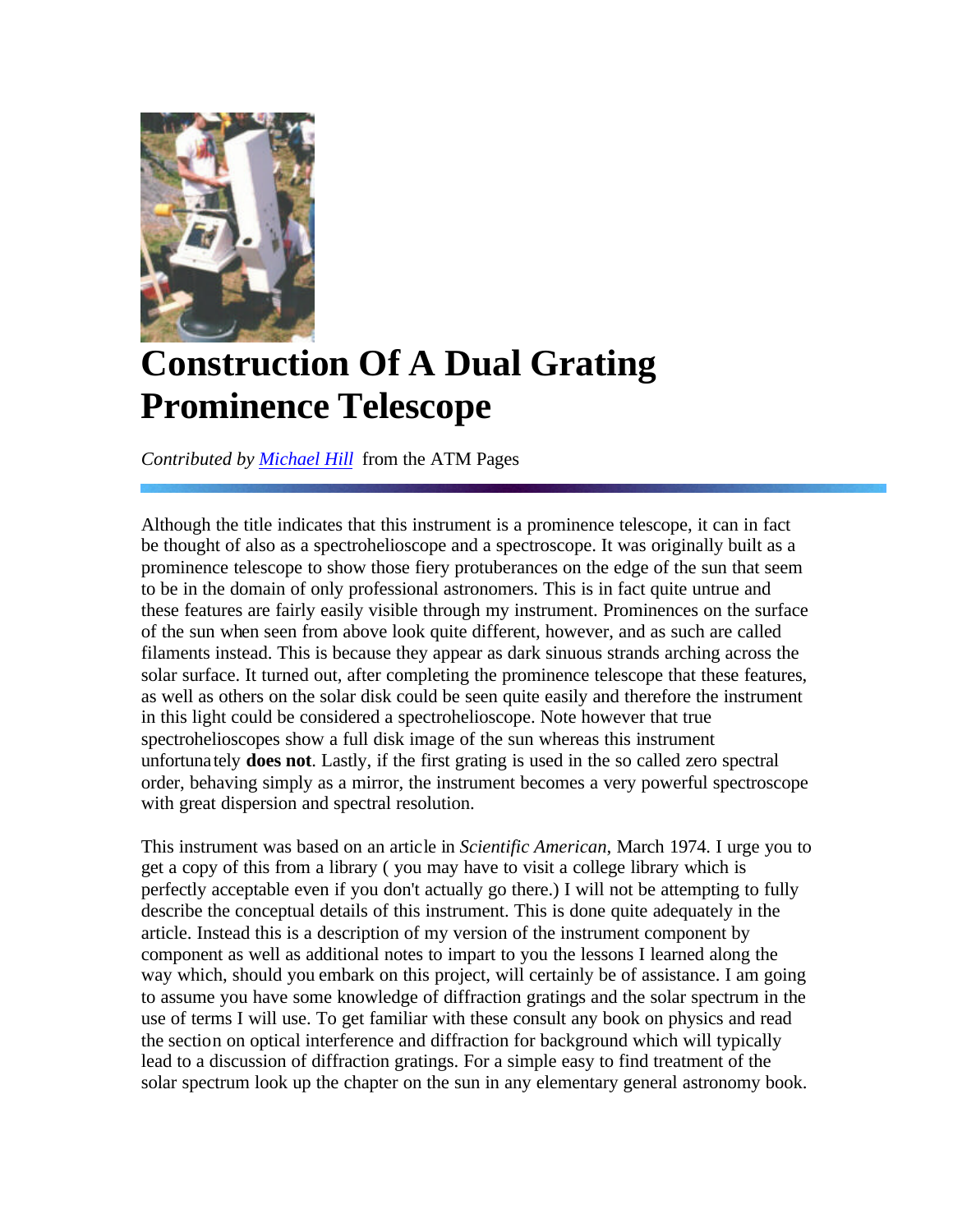

Now onto the instrument. Using this image of the optical layout, notice that there are **two** gratings. The first acts as the input to the prominence scope and is 2" x 2" grating with 1200 lines/mm used in the second order. It is blazed for a wavelength of 500nm in the

first order - a mistake on my part. I purchased my gratings (and all other optics) from Edmund Scientific, which I highly recommend to you for the best price around. They sell gratings, of the dimensions I required, blazed at a wavelength of 250nm, 400nm, 500nm and 750nm. I wasn't quite sure of all my grating theory when I ordered the gratings and I decided that 500nm was the one to use. What I didn't know yet was that the blaze wavelength of a grating becomes lower as the spectral order increases. Because I was to be using the second order in my instrument what I really needed was a 1000nm blaze wavelength. Now, unfortunately Edmund Scientific does not offer a 2" x 2" size blazed at 1000nm, so you'll have to settle for 750nm. If you know of a source for 2"x2" 1200 lines/mm blazed @ 1000nm do let me know!!

The dispersed image of the sun is collected and focused by the first mirror in the system a 3" F/10 spherical. The light path is bent through 180 degrees before reaching its focus. The overall light path that results from this configuration is very easy to work with when it comes to building the instrument. This grating/mirror combination forms the input telescope which then feeds the heart of the instrument, the spectroscope. The 3" mirror must be precisely focused on the entrance slit of the spectroscope that follows. This is best done by putting the first grating in the 0-order so you are actually focusing a full disk image of the sun on the slit. Once this is done you may rotate the grating into the desired spectral order for use.

The slit is built exactly according to the Scientific American article and works very well. I used two pieces of 0.010" shim stock for the slit jaws. **RAZOR BLADES DON'T WORK.** You need two jaws that can positively butt up against each other to set them parallel. This is done by closing the jaws lightly with the jaws just loose enough to move, then tightening them down, again - lightly. Dust will eventually get into the jaws which manifest themselves as vertical lines in the spectral image. This is somewhat unavoidable in real life so I just let it go until it starts to annoy me then, to clean the jaws, I wet a piece of folded lens paper in alcohol or acetone close the slit jaws on a corner of the paper and then gently pull it down the length of the jaws and out. One pull is all and the vertical lines will disappear. Note also that I did no prep work to the jaws, I just used edges of the shim stock as it was. They looked pretty good under a microscope so I left well enough alone.

The slit is the entrance to the spectroscope. The spectroscope consists of two spherical mirrors and a second diffraction grating. This grating must be identical to the first one and is used in the second order as well. Make sure both gratings are mounted with the lines parallel to the rotation axis of the grating holders. Both mirrors are 2-1/2" F/10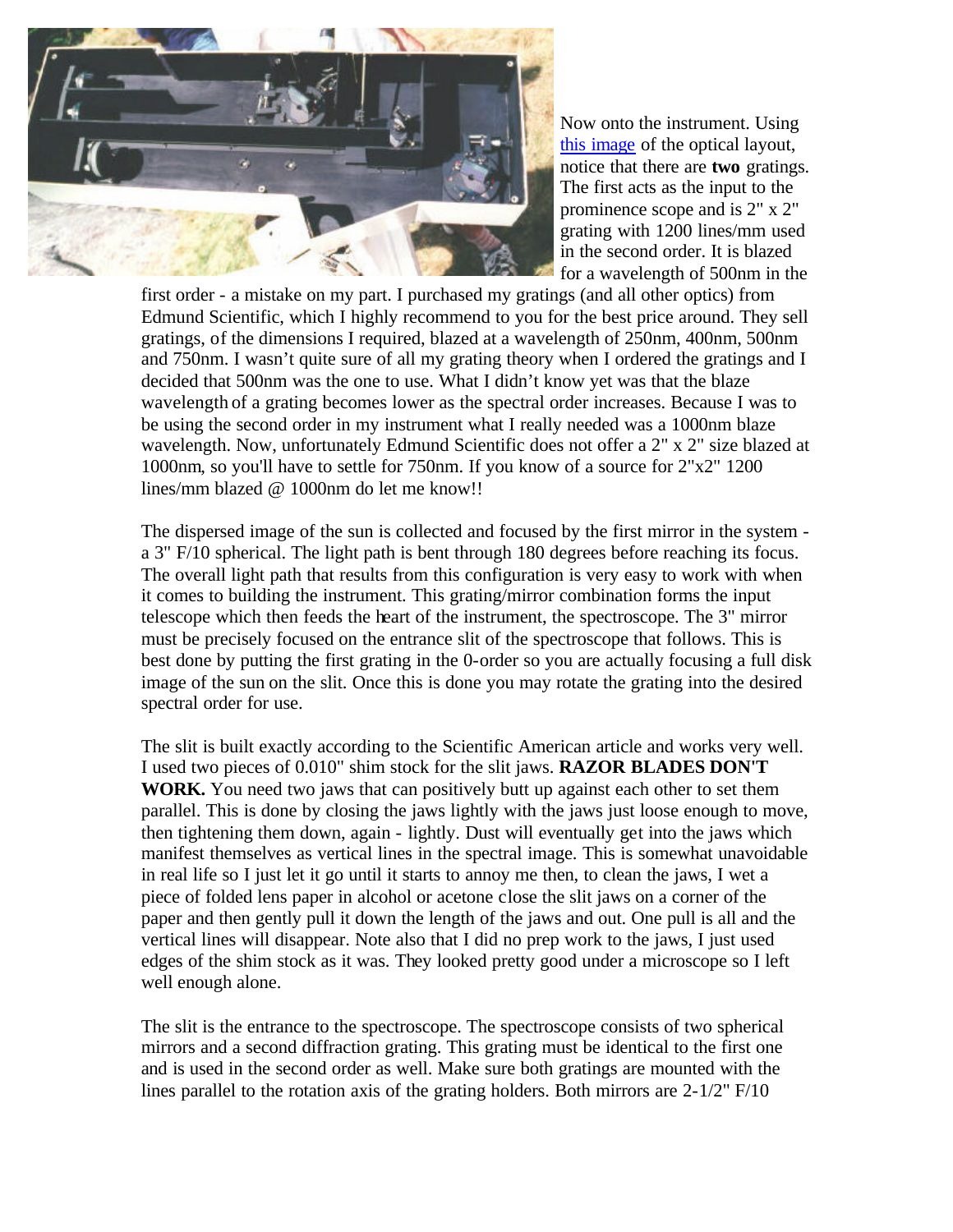sphericals. The first mirror is precisely focused on the slit, and serves to collimate the light from the slit before reflecting it to the second grating.

As the only adjustment I have for adjusting the mirror's focal point is the 3 collimation screws in the mirror support itself, focusing the 2-1/2" mirror on one side and the 3" mirror on the other side of the slit is a bit problematic. Both must be focused but changing the focus of one mirror always effects the other. I just did it iteravely but it was cumbersome at best. I would suggest some sort of intermediate relay lens between the 3" (and first 2-1/2") mirror and the slit, capable of easy linear motion to allow focusing. This addition along with the gratings being blazed at 1000nm would make my instrument much better. Problem now for me is time and more money. I want to go onto other instruments and my resources are limited...

The second grating disperses the collimated *image of the enterance slit*. When operating as a normal spectroscope, where the full solar disk is imaged on the slit. The result of this is a spectrum, dispersed more in the second order than in the first. If the first grating is used in the first or second order, and instead a slitless spectrum of the sun is imaged on the slit, then what is being dispersed by the second grating is *once again the slit* except this time what is within the slit are overlapping dispersed images of the sun, covering a wavelength range of about 10nm. The second grating spreads these out so that an image of the sun is displayed that varies continuously in wavelength across the field of view. Since this is still collimated light the second 2-1/2" mirror serves to focus the final image of the sun to be viewed through the eyepiece.

What you see is an image of the sun crossed by Fraunhofer absorption lines. By adjusting both gratings so that the portion of the spectrum containing the H-alpha line is in the field of view, then this line will be seen crossing the sun and will be *quite a bit wider* than any other line in the spectrum; The H and K calcium lines are quite wide as well. The line is in fact wide enough so that entire proiminences are visible **within** the line. Only a portion of a given surface feature will be visible within the line, therefore you must scan the Halpha line across the feature in order to "build up an image" in your mind. In this sense the H-alpha line is acting as window onto the solar surface. If luck prevails a filament on the surface will be parallel to the line and it may be seen in its entirety by adjusting the line to a position right over it. When you move the line to one side or the other of that portion of the solar disk, the filament will disappear from view.

One of the most exiting things I've seen is when a filament shows up just *adjacent* to the H-alpha line. What this means is that the visible wavelength of the filament has shifted slightly. What I am really detecting here is a Doppler shift of the wavelength and the reason for this is that the filament is lifting off the surface of the sun at around 500 km/sec - a quite common occurrence for filaments known in this case as disappearing filaments. Although a given filament may last on the surface of the sun for weeks, once this process begins the prominence will disappear overnight. Being able to detect this activity on the sun, with an instrument that I have built myself is indeed a satisfying observational experience